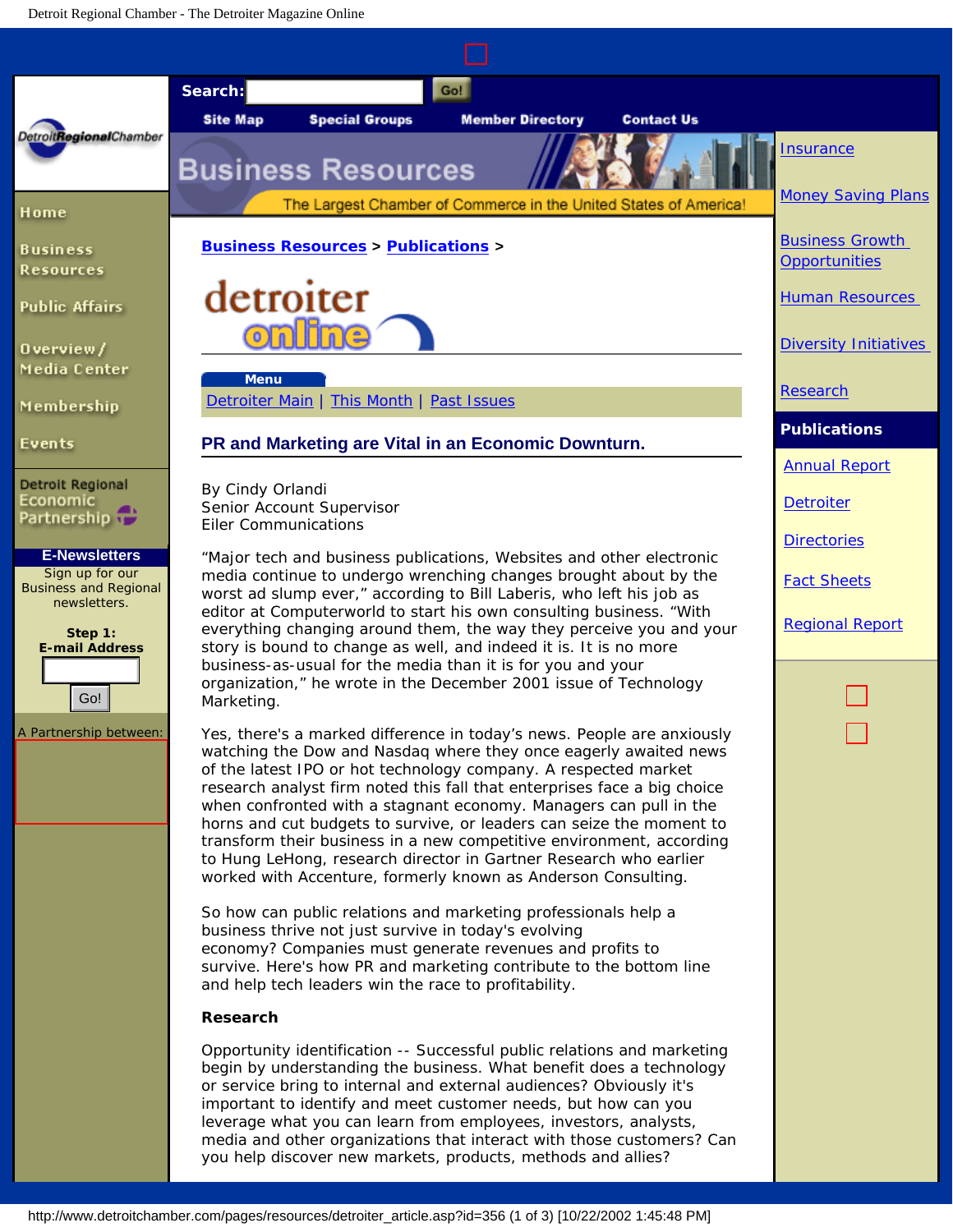*Issue anticipation* -- A liaison with key publics can provide an early warning of environmental factors important to a business's long-term success. For example, how can the business best deal with social and political changes that are under way?

*Overcoming isolation* -- By studying the customer and other key audiences, PR counselors help executives learn more about what's really happening so that they and the rest of their teams have the input they need to make better decisions.

## **Action**

*Social responsibility* -- A business earns trust. PR can help a company build its reputation to enhance its economic success. Volunteerism and philanthropy are ways to reach out to the community and develop ties to thrive as it changes.

*Influencing public policy* -- Coalition building helps remove political barriers. PR can help a business gain grassroots support by showing how it is acting in the public interest.

*Change agency* -- PR can provide for a smoother transition and help employees better understand a business' need for change and reassure other affected constituencies.

*Organizational motivation* -- Technology is nothing without people. PR supports a strong corporate culture. Communications can help build morale, teamwork and productivity. What's more, true business leaders strive to help make each employee a PR ambassador for their company.

## **Communication**

*Awareness and information* -- Both advertising and publicity pave the way for business sales and fundraising. Leaders differentiate their companies from competitors. Businesses that create a strong brand identity use PR and marketing to develop clear, consistent and compelling messages that communicate the overt benefit they offer customers. They offer proof and provide a reason to believe. While important in a good economy, PR and marketing are vital in an economic downturn.

*Crisis Management* -- PR can prepare a company to respond to attacks and help protect its position. Like successful businesses, good public relations can be depended on in the long run.

## **Evaluation**

Organizational trust is strongly related to profits, innovation, successful international business and organization survival, according to a study sponsored by United Technologies. More information on that study by the International Association of Business Communicators (IABC) Research Foundation can be found at [www.iabc.com.](http://www.iabc.com/)

There are many ways to measure the effectiveness of a company's PR and marketing campaign. In the short run, managers focus on the media buzz or the relationships built with key audiences. In the long term, leaders also monitor the increase in sales and capital generated by their businesses.

Change is the one constant in business. That's why leaders continue to use public relations to help them carry out the research, action, communication and evaluation necessary to transform their businesses to benefit from that change.